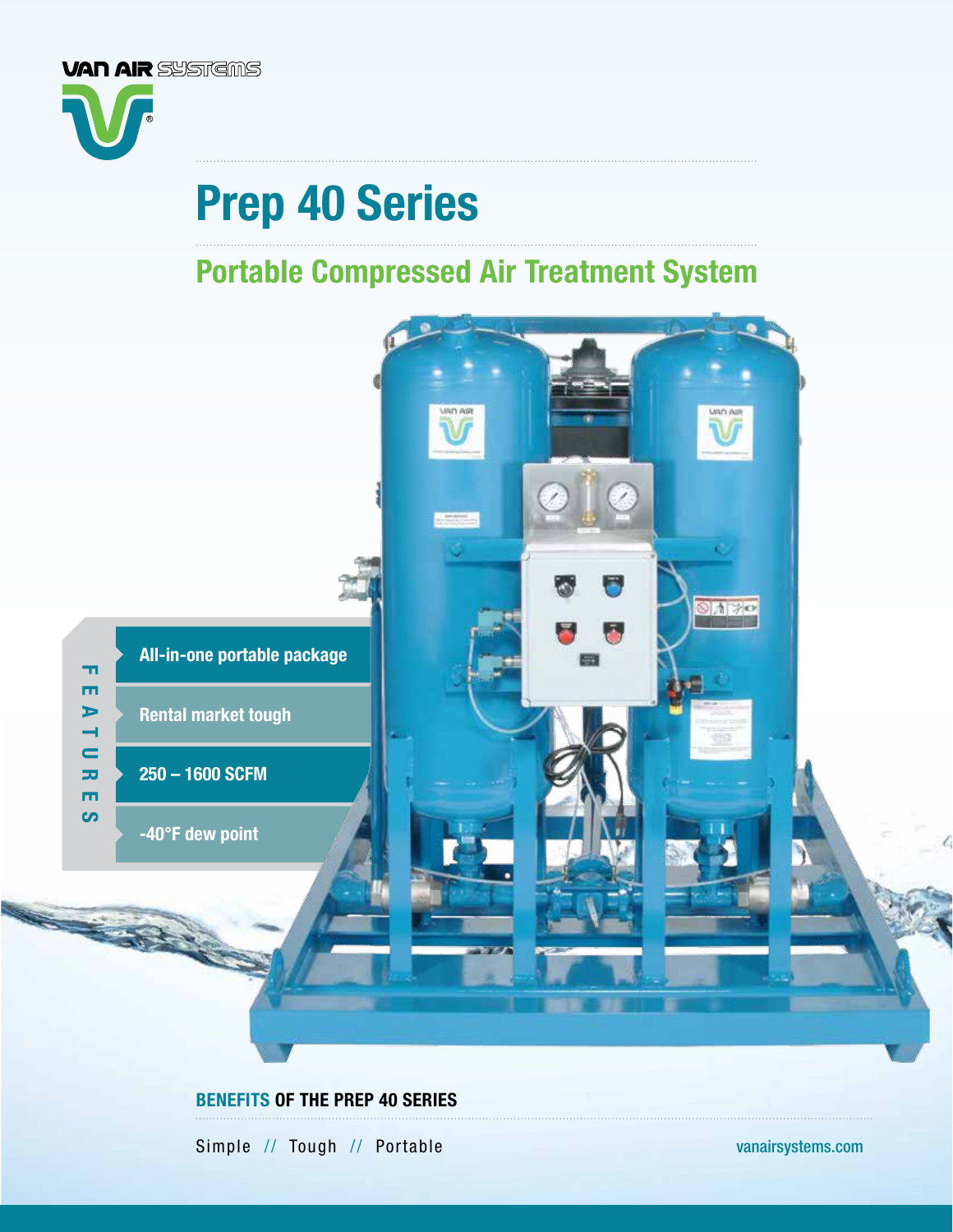## The Prep 40 from Van Air Systems

Equipment rental is a tough business. Your equipment on the job site will get dinged, dented, and dropped. And the operator will still demand 100 percent performance. Sensitive equipment need not apply.

Enter the Prep 40 from Van Air Systems. It's a completely portable compressed air treatment package engineered specifically for the demands of the equipment rental industry. Drag it. Bang it. Rain, wind, or sun. Under harsh conditions the Prep 40 still meets the most stringent compressed air quality standards.

The Prep 40 will produce compressed air with a -40°F pressure dew point, remove particulates down to 1 micron, and reduce lube oil content to .008 PPM.

The Prep 40 is plug-n-play. The cooler, moisture separator, filters, and dryer are fully integrated at the Van Air Systems factory in Lake City, Pennsylvania. Just connect compressed air lines, supply 115v power, and start delivering clean, dry compressed air.

### The Prep 40 is ideal for industrial facilities.

The Prep 40 provides back-up plant air to refineries, power generators, pharmaceutical producers, semi-conductors manufacturers, mines, pipeline inspection and cleaning operations, or any industrial facility requiring high quality compressed air.

### Van Air Systems offers five Prep 40 sizes.

Conveniently aligned with common portable diesel compressor sizes, the Prep 40 is available with capacities of 400, 800 and 1600 SCFM.





# It's all in the details. *A closer look at the Prep 40.*







*Lifting Lugs Air Powered After-Cooler*



*Filters Forklift Pockets*



*Regulator - Lubricator*





*NEMA 4X Control Box*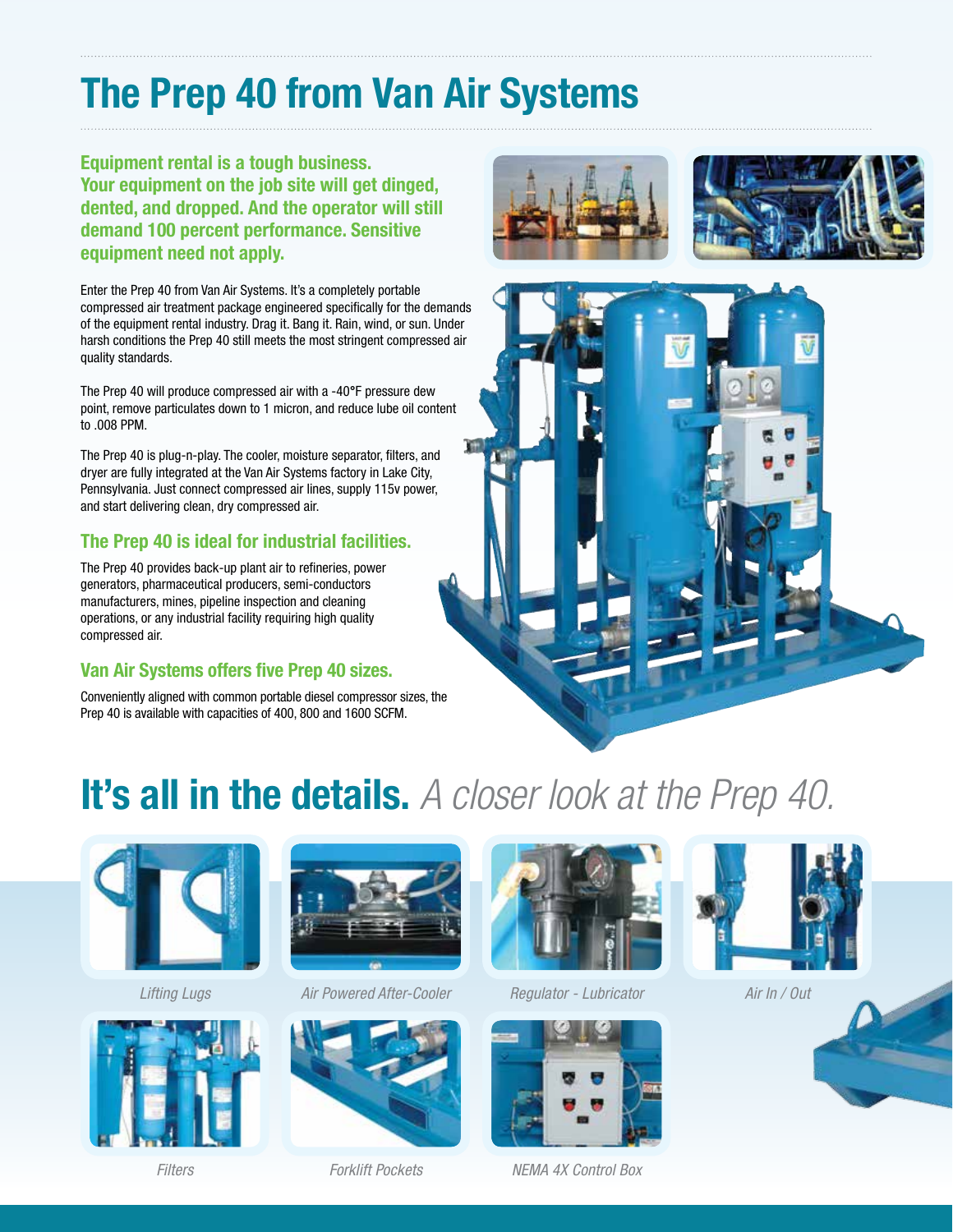



*Manufactured in Lake City, Pennsylvania, all Prep 40 Series dryers are painted with a 2-part epoxy polyurethane coating system. The rugged coating ensures the equipment will endure in the harshest outdoor operating environments.*

## Simple is better!

In the rental market, a simple air dryer is ideal. That's why the Prep 40 uses fewer valves than competitive units. Two solenoids. Two checks. Two purge valves. One threeway valve. That's it. Easy to operate. Easier to service.

The heart of the Prep 40 is the single 3-way piloted shuttle valve. This workhorse valve has been field tested to more than 1 million cycles, with more than 50,000 units in service worldwide. Driven by a combination of control air and process air, the valve's linear moving shuttle is permanently lubricated and features stationary Teflon seats for leak-free seals. Servicing the valve requires no special training or tools.

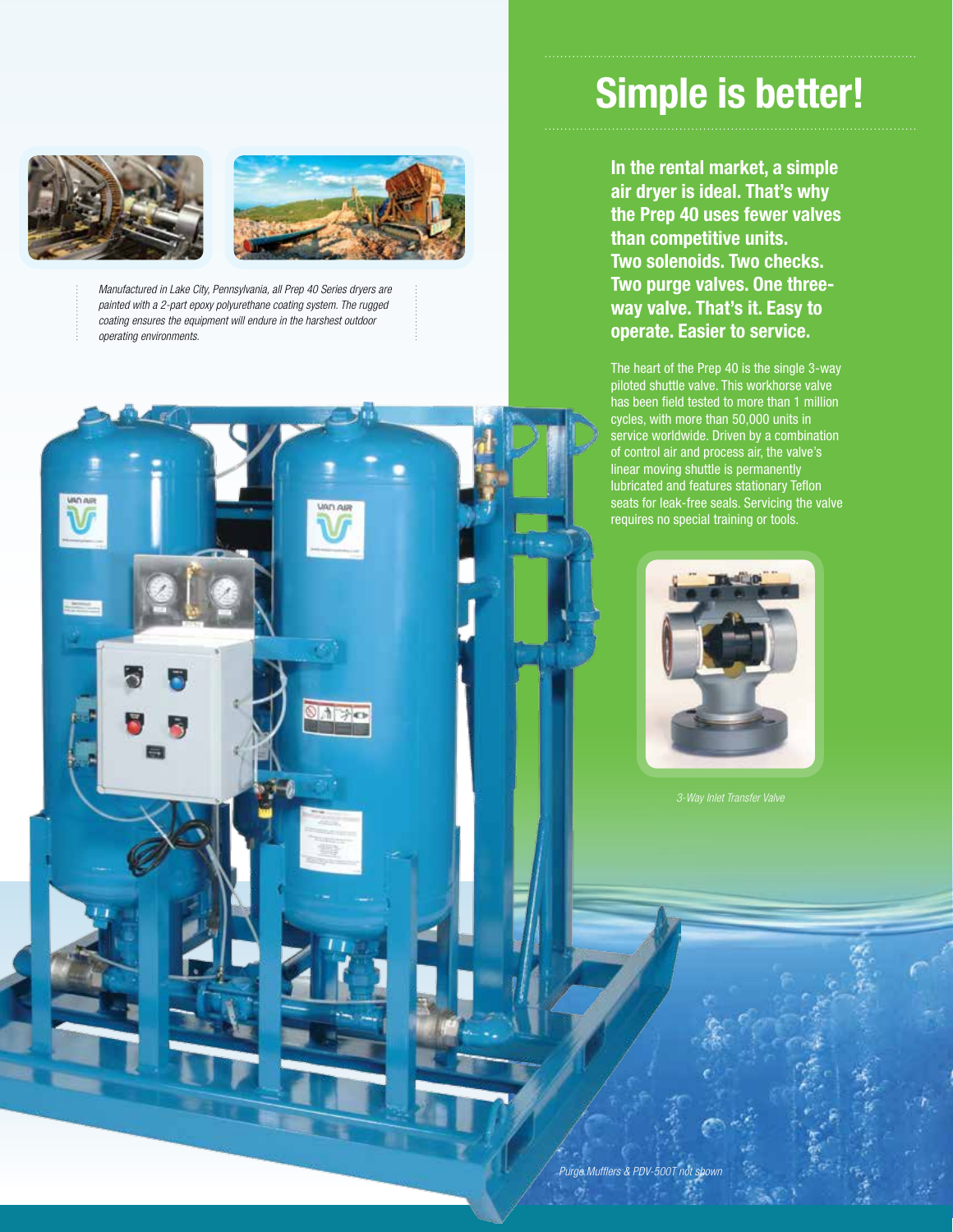#### STANDARD EQUIPMENT

- Inlet Y-strainer
- Regulator lubricator
- Trim Cooler with air motor, 15°F approach Control air filter
- Bulk moisture separator with auto drain Nylon control air tubing
- Coalescing pre-filter, with auto drain
- Heatless regenerative dryer
- NEMA 4X control enclosure
- Power on/off switch
- Power on light
- Purge mufflers
- Failure to switch light
- PDV-500T Drain
- Hour meter
- Tower pressure gauges
- Visual moisture indicator
- 
- 
- Open frame fork lift skid
- Four point lifting lugs
- Activated alumina desiccant • Canadian Registration Numbers (CRN) (FD-400 & FD-800 only)
- Safety relief valves
- Purge flow gauge
- Epoxy/polyurethane paint

#### **OPTIONS**

- Higher design pressure
- Customer specified paint color

| DIMENSIONS & SPECIFICATIONS |    |     |    |     |        |     |                 |      |                                |      |                     |  |
|-----------------------------|----|-----|----|-----|--------|-----|-----------------|------|--------------------------------|------|---------------------|--|
|                             | A  |     | В  |     | C      |     | In/Out          |      | <b>Desiccant Qty. Per Unit</b> |      | <b>Total Weight</b> |  |
| <b>Model No.</b>            | in | cm  | in | cm  | in     | cm  | Conn.           | lbs  | kg                             | lbs  | kg                  |  |
| FR-400                      | 67 | 171 | 48 | 122 | 71     | 181 | 2" LUG Coupling | 430  | 95                             | 1750 | 794                 |  |
| FR-800                      | 83 | 211 | 65 | 166 | 80     | 204 | 2" LUG Coupling | 880  | 399                            | 3280 | 1488                |  |
| FR-1600                     | 88 | 224 | 78 | 198 | 70 1/2 | 179 | $3"$ FLG        | 1820 | 826                            | 5395 | 2447                |  |

| <b>MAXIMUM CAPACITIES</b> SCFM / Nm3hr for -40°F PDP |            |                 |                 |             |                  |               |  |  |
|------------------------------------------------------|------------|-----------------|-----------------|-------------|------------------|---------------|--|--|
|                                                      | 60 PSIG    | 80 PSIG         | <b>100 PSIG</b> | 125 PSIG    | <b>150 PSIG</b>  | 175 PSIG      |  |  |
| <b>Model No.</b>                                     | 4.1 BARG   | <b>5.5 BARG</b> | 6.9 BARG        | 8.6 BARG    | <b>10.3 BARG</b> | 12 BARG       |  |  |
| FR-400                                               | 442<br>260 | 330<br>561      | 680<br>400      | 750<br>441  | 815<br>479       | 874<br>514    |  |  |
| FR-800                                               | 886<br>521 | 1224<br>661     | 1360<br>800     | 883<br>1501 | 958<br>1629      | 1029.<br>1749 |  |  |
| FR-1600                                              | 1042 1771  | 1321 2246       | 1600 2720       | 1766 3001   | 3259<br>1917     | 3498<br>2057  |  |  |

Maximum capacities above are based on 150ºF inlet to skid, 85ºF ambient, and 100% RH.

| <b>Operating Conditions</b> | <b>Maximum</b> | <b>Minimum</b> |
|-----------------------------|----------------|----------------|
| Pressure                    | 175 PSIG       | 60 PSIG        |
| Ambient Temperature         | $120^{\circ}F$ | 40°F           |





2950 Mechanic Street, Lake City, PA 16423, USA | Toll Free Phone 800-840-9906 | Corporate Fax 814-774-0778 | Order Entry Fax 814-774-3482 . . . . . . . . . . . . . . .



Distributed By: